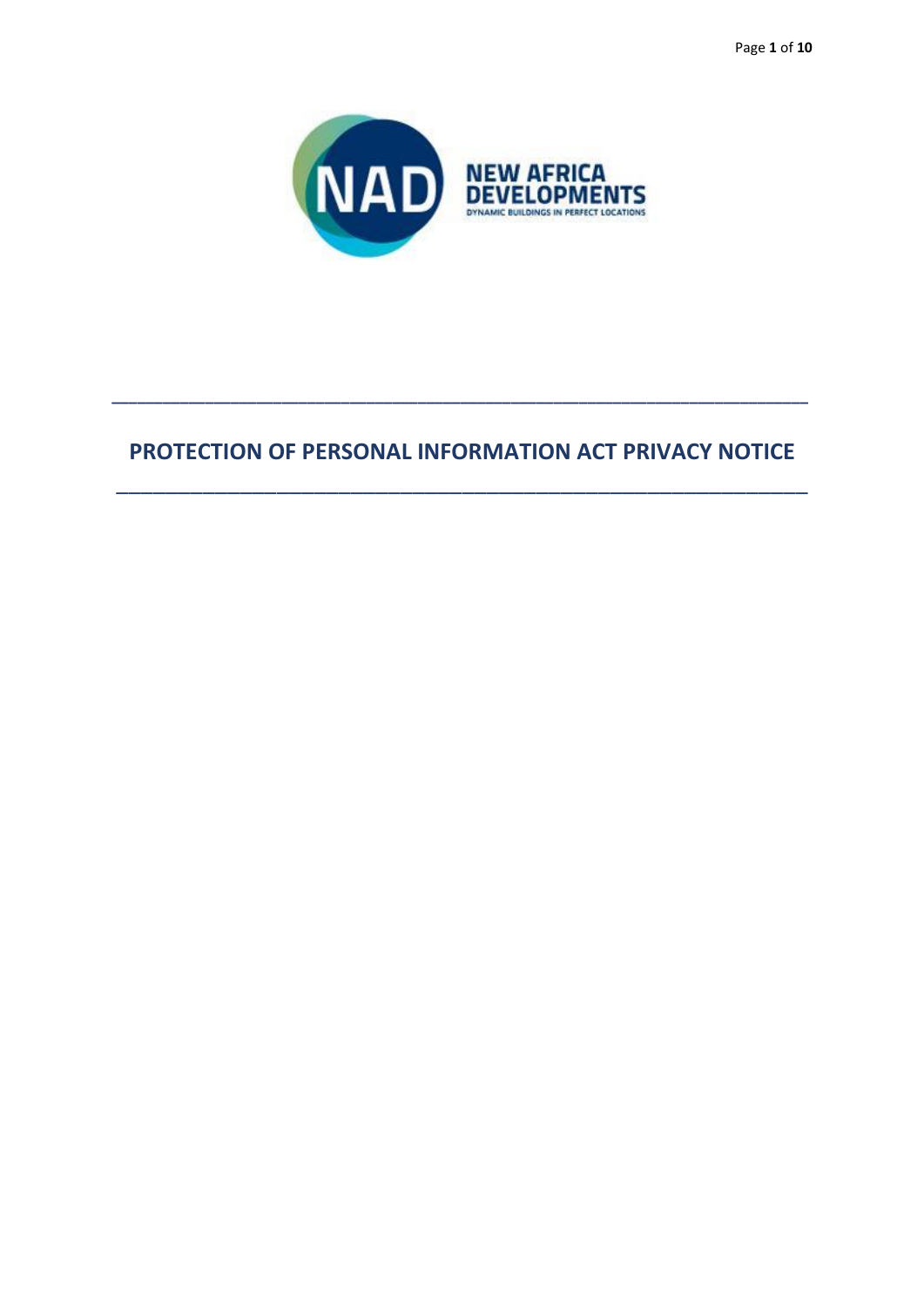## **1. INTRODUCTION**

- 1.1 NAD Property Income Fund (Pty) Ltd and New Africa Developments (Pty) Ltd (including its related and interrelated companies) **("NAD, we, us, our"**) is a leading developer of retail shopping centres, commercial buildings and industrial buildings.
- 1.2 NAD pioneers ground-breaking retail property developments in South Africa. NAD is instrumental in new market exploration, and this conduit allows tenant offerings to enter unexplored territory, which give isolated communities instant access to convenience goods.
- 1.3 Our strategy is to locate the ideal property within an aligned consumer habitat, before building a shopping mall, catering to the needs of the community. This instils local pride and cements respect into its very foundation. It is the company's mission to ensure that what shoppers experience is nothing short of world-class. And this starts by creating a sense of belonging.
- 1.4 As part of managing the business and creating value for its various stakeholders, NAD is required, in certain instances, to process personal information. Accordingly, NAD is required to protect the personal information as set out in the Protection of Personal Information Act 4 of 2013, including its Regulations (POPI Act).
- 1.5 This notice constitutes NAD's policy statement to declare its commitment to comply with the POPI Act. Accordingly, it provides insights on how NAD processes personal information of data subjects as set out in the POPI Act.
- 1.6 NAD shall ensure that personal information is processed within the parameters of the law. This notice must be read in conjunction with the POPI Act and its Regulations, where applicable.

#### **1.7 NAD's contact details are:**

|                                                                                               | 1.7.1 Physical Address: Main Rotor Building, 2180 Theron Street, Lyttelton Manor |
|-----------------------------------------------------------------------------------------------|----------------------------------------------------------------------------------|
|                                                                                               | Ext 8. Centurion. 0157.                                                          |
| 1.7.2 Contact number: $+27$ 12 662-3411                                                       |                                                                                  |
| 1.7.3 <b>Contact email:</b> $\frac{1.7.3}{1.7.3}$ <b>Contact email:</b> $\frac{1.7.3}{1.7.3}$ |                                                                                  |

## **2. DEFINITIONS**

In this Privacy Notice, unless the context indicates to the contrary-

- 2.1 "**Associates**" means its co-owners, subsidiaries, affiliates, partnerships, directors, employees, agents, consultants, subcontractors, sponsors, Service Providers, and/or any other third party;
- 2.2 "**Data Subject**" means the person to whom the Personal Information relates;
- 2.3. "**Information Regulator**" means the information regulator appointed under POPIA;
- 2.4 "**Operator**" means any natural or juristic person that Processes Personal Information on behalf of the Responsible Party;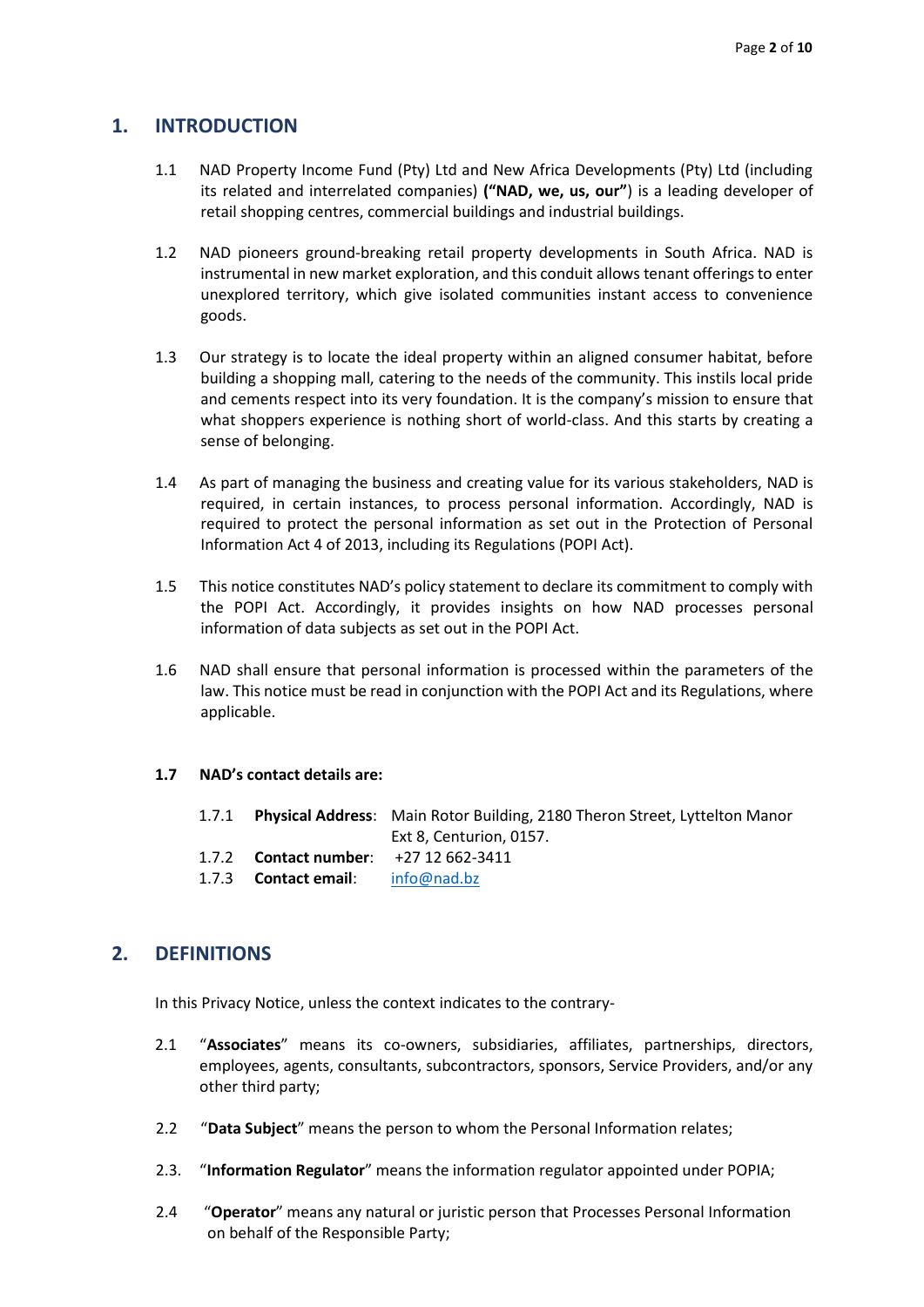- 2.5 "**Personal Information**" means any information that identifies a natural or juristic person and includes (without limitation) information relating to the race, gender, pregnancy, marital status, national, ethnic or social origin, colour, physical or mental health, sexual life, trade union membership, religious or philosophical beliefs, any actual or alleged criminal offences, identification number, vehicle registration number, email address, location information, online identifier, telephone number, biometric information, language, birth or name;
- 2.6 "**POPIA**" means the Protection of Personal Information Act, 4 of 2013;
- 2.7 **"Process, Processing or Processed"** means how we collect, use, store, make available, destroy, update, organise, record, structure, disclose or otherwise deal with your Personal Information;
- 2.8 **"Responsible Party"** means the entity that decides how or why the Personal Information is Processed and includes NAD and, where applicable, it's Associates;
- 2.9 **"Service Provider**" means any third party provider of various services with whom we engage including, but not limited to, accounting or auditing services, legal services, providers of information technology, property management data services, data and hardcopy storage, document management, shredding services, architects, quantity surveyors and/or other professional advisors;
- 2.10 **"Special Personal Information"** means Personal Information concerning the religious or philosophical beliefs, race or ethnic origin, trade union membership, political persuasion, medical history, sexual life or biometric information, any actual or alleged criminal offences; and
- 2.11 **"Website"** means any website operated or maintained by us or on our behalf.

## **3. INTRODUCTION**

- 3.1 We recognise the importance of protecting your privacy in respect of your Personal Information. Accordingly, we are committed to protecting and safeguarding your Personal Information.
- 3.2 Please read this Privacy Notice to carefully to understand how your Personal Information will be treated by us and our Associates.
- 3.3 **By providing us with your Personal Information, you-**
	- 3.3.1 agree to this Privacy Notice and authorise NAD and our Associates to Process your Personal Information as set out in this Privacy Notice; and
	- 3.3.2 authorise NAD and our Associates to Process your Personal Information for the purposes stated in this Privacy Notice.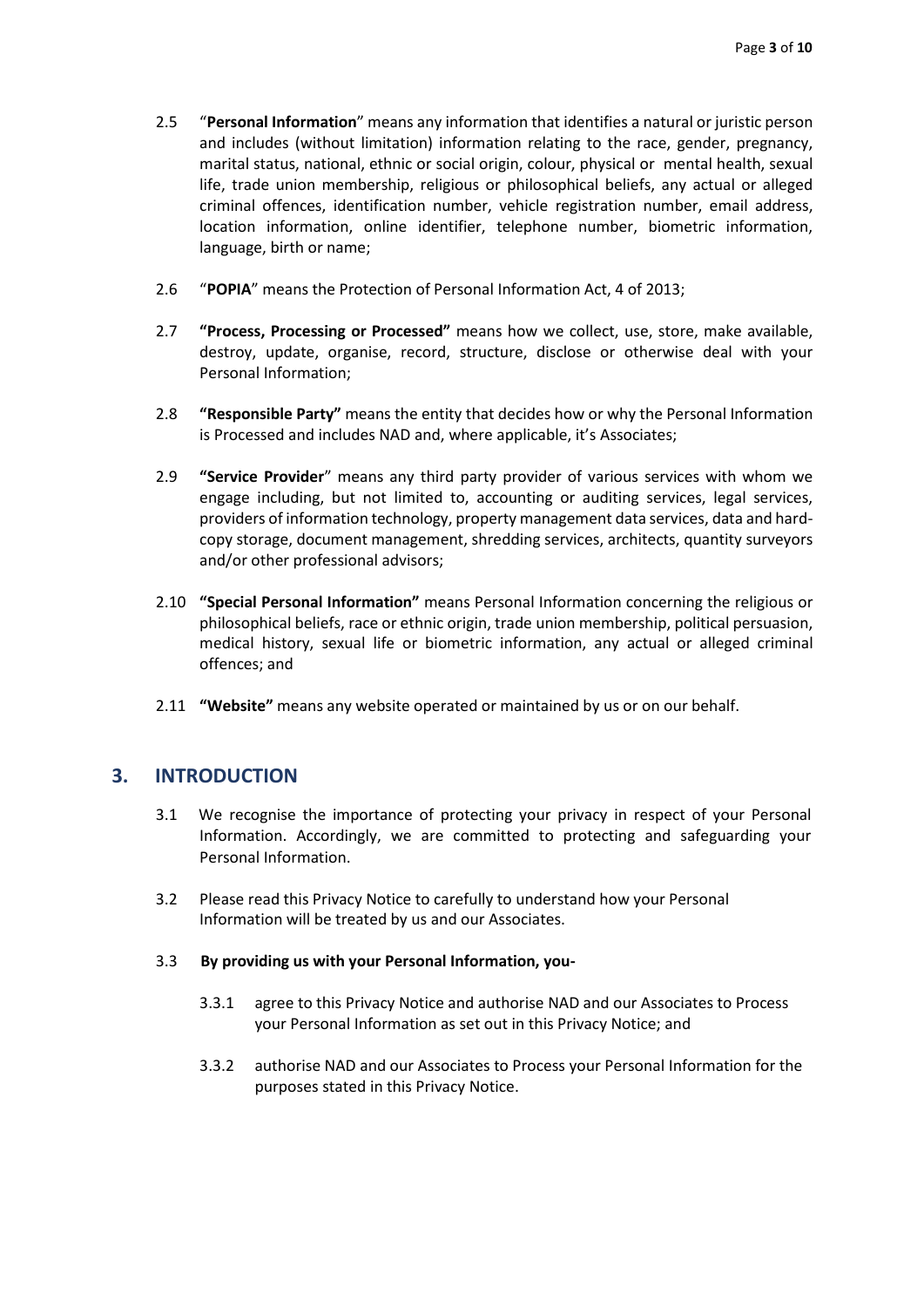## **4. PERSONAL INFORMATION WE MAY COLLECT ABOUT YOU**

We may collect and Process the following Personal Information we receive about you-

- 4.1 directly from you;
- 4.2 in the course of our business relationship with you or your organisation;
- 4.3 from credit bureaux;
- 4.4 in the course of entering into an agreement with you or your organisation;
- 4.5 where your Personal Information is made publicly available;
- 4.6 when you visit and/or interact with our Websites, applications, Wi-fi captive portal and/or our various social media platforms (collectively referred to as our "Sites");
- 4.7 when you enter or participate in any of our promotions, competitions and/or surveys;
- 4.8 from our sponsors;
- 4.9 when you apply for a job with us;
- 4.10 when you attend any of our events or functions;
- 4.11 when you register to receive newsletters, events and/or updates about us or our shopping centres;
- 4.12 when you interact with any third party content or advertising on our Sites;
- 4.13 when you visit our shopping centres and/or offices;
- 4.14 through video surveillance or CCTV footage;
- 4.15 through sensor technology;
- 4.16 to detect and prevent fraud.

#### **5. CATEGORIES OF PERSONAL INFORMATION WE MAY PROCESS**

We may Process the following categories of Personal Information about you-

- 5.1 personal and basic data: name and surname, gender, title, organisation, photograph and interests;
- 5.2 demographic information: gender, date of birth, age, nationality, language preferences, shopping trends and preferences;
- 5.3 identifier information: passport or identity number, utility provider details, bank statements and vehicle registration number;
- 5.4 contact details: correspondence address, postal address, physical address telephone number, email address and details of your public social media profile/s;
- 5.5 business dealings and transaction data: details of natural or juristic persons that enter into lease agreements, service level agreements or other commercial agreements with us including all Personal Information included in leasing applications, credit checks, correspondences, documents, agreements or other records that we process in the course of our business relationship with you;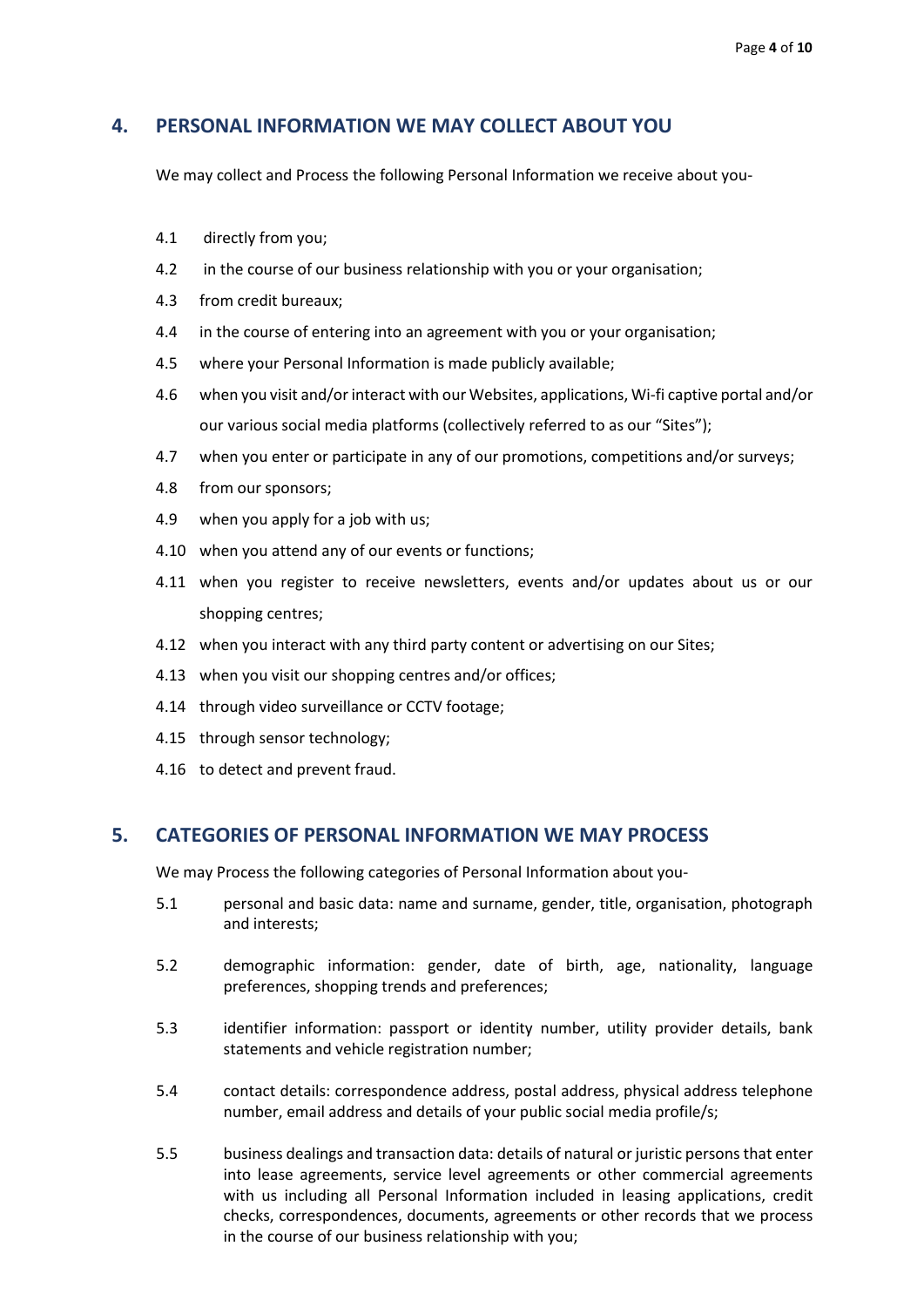- 5.6 attendance records: details of meetings, events, functions organised by or on behalf of us that you have attended;
- 5.7 consent records: records of any consents you may have given us, together with the date and time, means of consent and related information;
- 5.8 data relating to your visits to our Sites: including device type, Cookies, unique device identifier (UDID), operating system, browser type, browser settings, Computer Internet Protocol (IP) address, language settings, dates and times of connecting to our Sites, location information, posting a review, rating or comment on our Sites;
- 5.9 personal preference data: including how often you enter upon our shopping centres, an assessment of your personal shopping preferences, and understanding your interests, choice of brand products and consumer behaviour, create your customer profile and to enhance our services to you;
- 5.10 content and advertising data: records of your interactions with our online advertising and content;
- 5.11 sensor data: records from sensors capturing signals automatically emitted from mobile devices when entering our shopping centres;
- 5.12 marketing data: data about individual participation in (without limitation) events, functions, competitions and/or surveys;
- 5.13 security data: video surveillance and CCTV footage;
- 5.14 legal requirements: Processing of Personal Information where it is permitted in accordance with applicable law;
- 5.15 job application data: Personal Information provided by job applicants or others in connection with employment opportunities, which may be subject to an additional relevant recruitment privacy policy;
- 5.16 financial records: annual turnover of natural or juristic person in occupation of premises in our shopping centres; credit checks and assessment of credit worthiness and where applicable, debit orders;
- 5.17 payment details: billing address, payment method, credit card details, bank account number, invoice records, payment records, payment amount, payment date and records of electronic funds transfer payments.

#### **6. PROCESSING OF SPECIAL PERSONAL INFORMATION**

We may Process your Special Personal Information if the Processing is permitted in accordance with applicable law, for a legitimate purpose, in the ordinary course of our business or where the natural or juristic person has consented to the Processing of the Personal Information.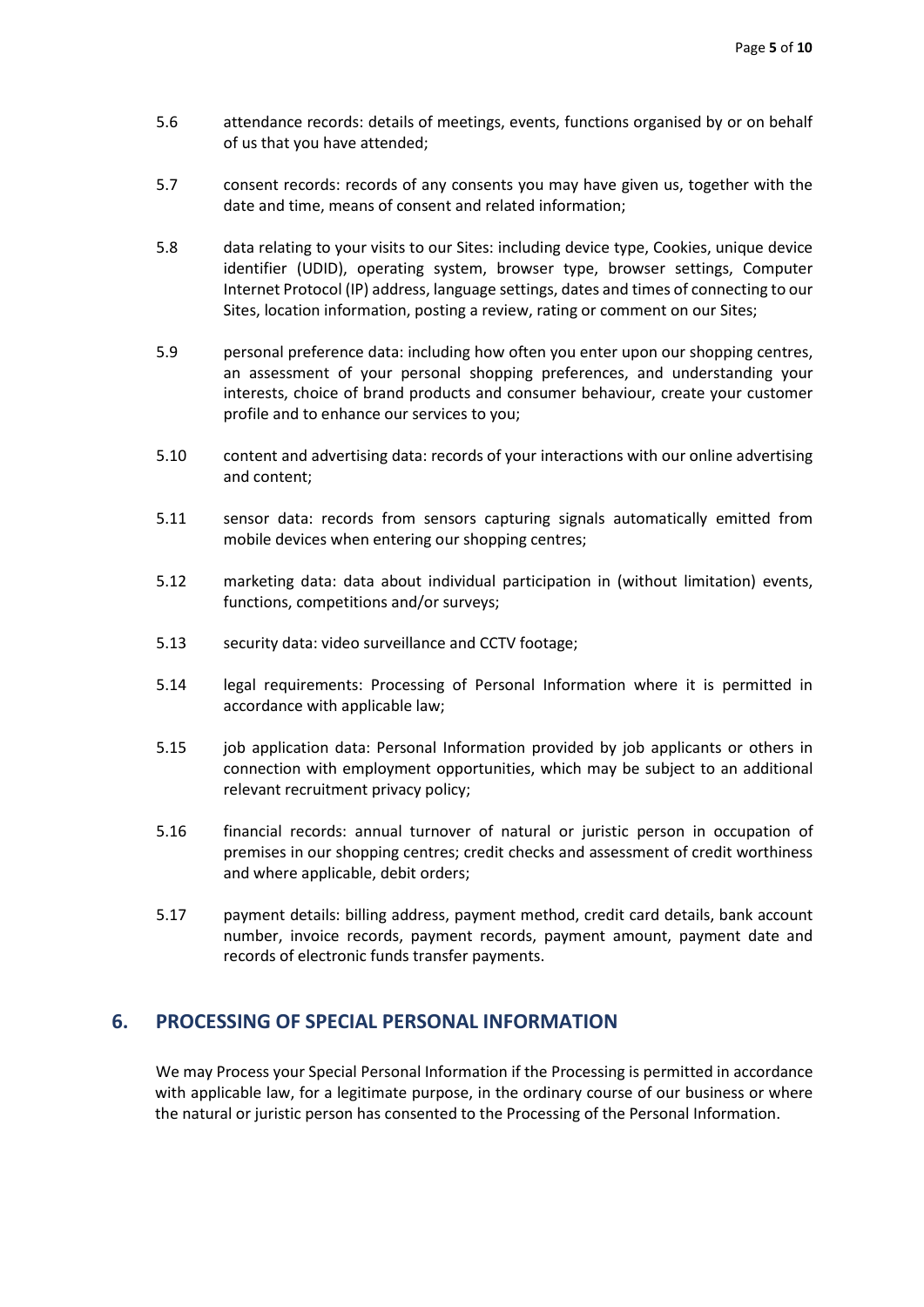#### **7. PROCESSING OF PERSONAL INFORMATION OF MINORS**

Where we need to Process the Personal Information of children, we will do so for a legitimate purpose, in accordance with all applicable law and with the consent of the parent or guardian of the child.

#### **8. USE AND PURPOSE OF PROCESSING YOUR PERSONAL INFORMATION**

We will use and process your Personal Information in the ordinary course of our business and for purposes of leasing premises, in the managing and operating of our shopping centres, commercial properties or industrial properties, and will collect, use disclose or Process your Personal Information in accordance with this Privacy Notice and for the purpose for which it was originally and primarily intended. We may also use your information for other purposes, and will only do this in accordance with applicable law or if the other purpose is compatible with the original purpose. We may Process your Personal Information for, without limitation, the following purposes-

- 8.1. operating our business and managing and leasing premises in our shopping centres, commercial properties and/or industrial properties;
- 8.2 to manage and administer our client and customer relationships;
- 8.3 compliance with applicable law and fraud prevention;
- 8.4 transfer of information to our Service Providers and other third parties;
- 8.5 analysis, evaluation, review and collation of information in order to assess your individual requirements; to understand your interests and behaviour so that we can provide you with more effective communication and services; enhance our performance, carry out statistical and other analyses to identify potential markets and trends and evaluate and improve our business;
- 8.6 inform you about and to hold promotions, events, functions and/or competitions in our shopping centres;
- 8.7 inform you about new tenants taking occupation in our shopping centres;
- 8.8 verify your identity;
- 8.9 carry out credit checks and affordability assessments;
- 8.10 meet and comply with our obligations with you under any agreement;
- 8.11 for purposes of account management and financial management;
- 8.12 to maintain our relationship with you and our Service Providers;
- 8.13 to process payments for purchases;
- 8.14 to help us better understand and improve your customer experience we may capture signals through sensors automatically emitted from a Data Subject's mobile device;
- 8.15 to display targeted advertisements, products, brands, content and features and/or offers that match your customer profile and/or notify you of Products that we consider will be of interest to you;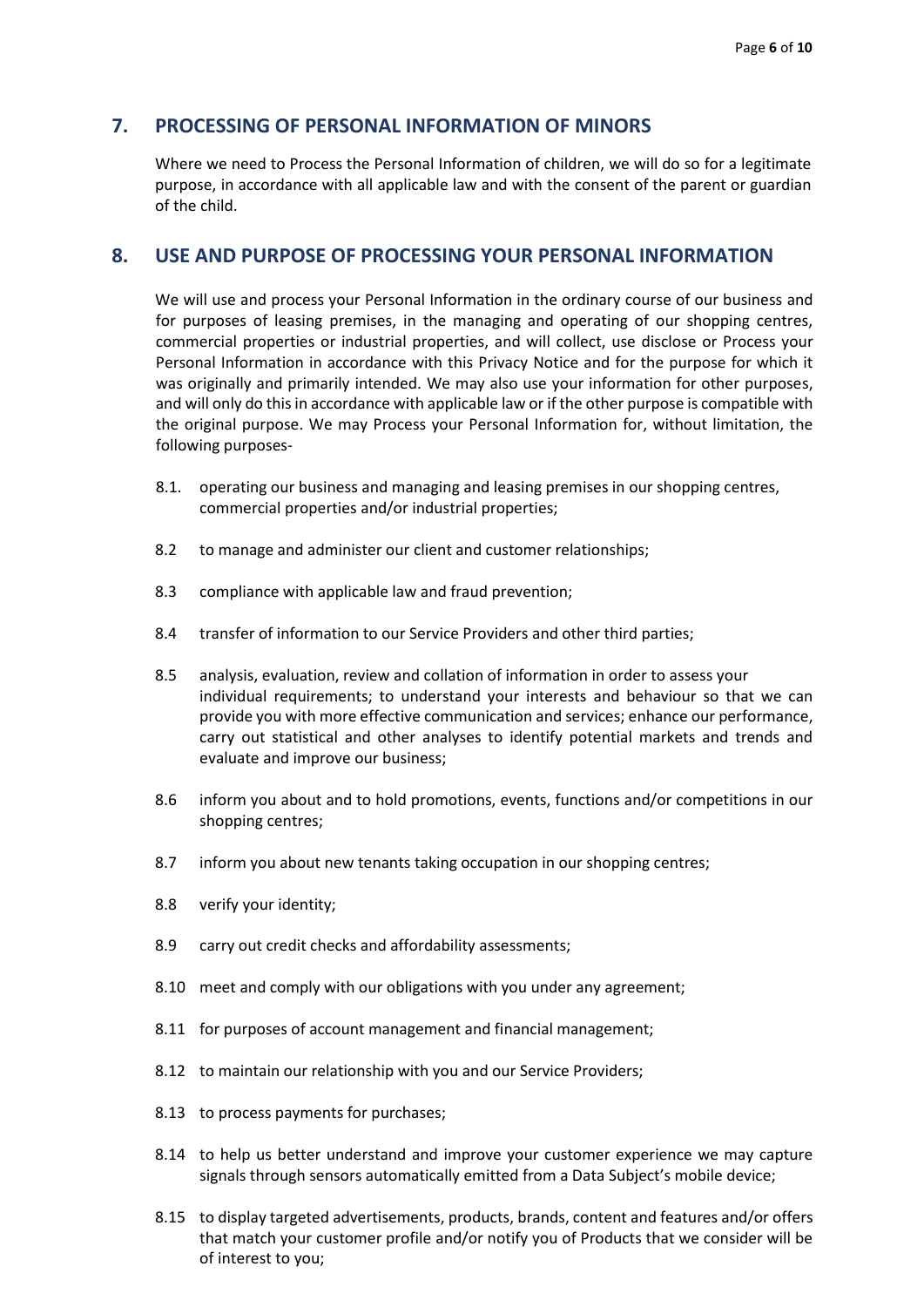- 8.16 keep track of your activity patterns and preferences in order to improve the level of service you receive, and to determine the effectiveness of our advertisements, promotions or events and personalising and improving our Sites;
- 8.17 inform you of Products, services experiences, events brands and/or promotions which we consider will be of interest to you where you have indicated that you wish to be contacted for such purposes by email, SMS, cellular phone, telephone, through our Sites or via social media platforms and/or any other means of electronic communication;
- 8.18 send you push notifications;
- 8.19 interact with you on social media platforms; social media tracking pixels that allow platforms such as Facebook and Twitter to interact with the NAD website and give feedback on the Data subject's actions;
- 8.20 request feedback from you;
- 8.21 respond to your emails, queries, questions, comments, requests and/or complaints;
- 8.22 send you surveys, updates, security alerts, support and/or administrative messages and/or facilitate your use of, and our administration and operations of our Sites;
- 8.23 for safety and security purposes;
- 8.24 address any compliance, legal and regulatory purposes.

#### **9. DISCLOSURE OF YOUR PERSONAL INFORMATION**

- 9.1 We may disclose your Personal Information to our Associates and Service Providers for legitimate business purposes, in accordance with applicable South African law.
- 9.2 We require our Associates and Service Providers to take appropriate, reasonable technical and organisational measures to safeguard your Personal Information and to keep it secure, and Service Providers may not use or disclose your Personal Information for any purpose other than for which it was originally or primarily intended or for purposes of providing services to us on our behalf.
- 9.3 We may disclose your Personal Information-
	- 9.3.1 To legal and regulatory authorities, upon request, or for the purposes of reporting any actual or suspected breach of applicable law or regulation;
	- 9.3.2 to our professional advisors;
	- 9.3.3 to third parties in an aggregated or anonymous form that does not identify you in any way;
	- 9.3.4 to our sponsors, if you enter into or participate in any competition, promotion, function or event which is sponsored by a sponsor;
	- 9.3.5 to a credit bureaux and to attorneys, tracing agents, debt collectors and other persons that assist with the enforcement of commercial agreements or where it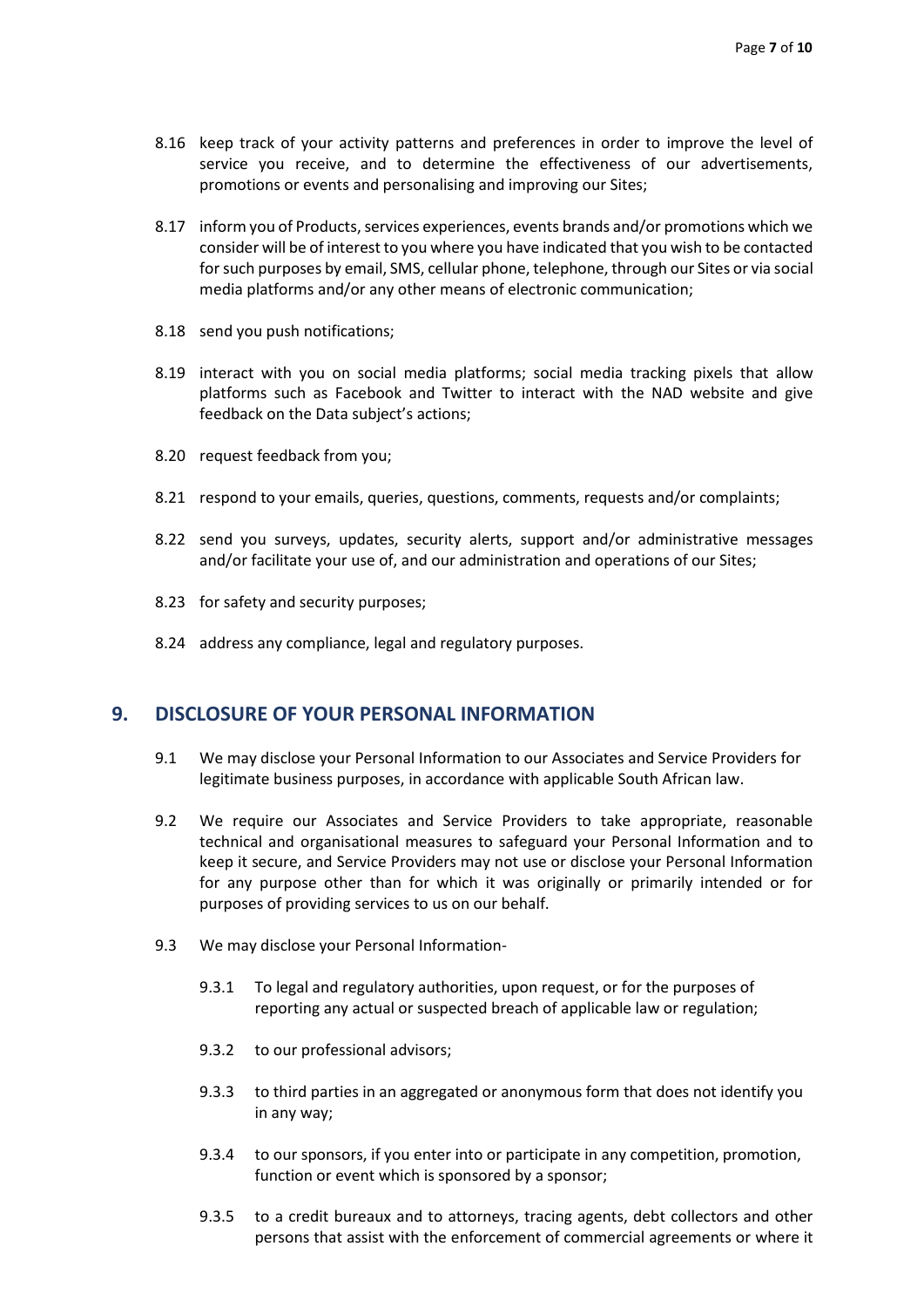is necessary for the purposes of, or in connection with, actual or threatened legal proceedings or the establishment, exercise or defence of legal rights;

- 9.3.6 to third parties where you have consented to such disclosure;
- 9.3.7 to meet tax reporting requirements;
- 9.3.8 for payment processing to service providers, merchants, banks and other persons that assist with the processing of your payment instructions;
- 9.3.9 to our insurers and brokers;
- 9.3.10 to Operators (including, but not limited to, data hosting services, document management technology and property management technology);
- 9.3.11 to business rescue practitioners or liquidators in the event that your business is placed under business rescue or is liquidated;
- 9.3.12 where it is mandatory in terms of applicable law, to comply with a court order, subpoena or other legal process, to comply with a request from our regulators, governmental request or other legally enforceable demand.

#### **10. HOW WE WILL KEEP YOUR PERSONAL INFORMATION SAFE**

- 10.1 We will endeavour to protect your Personal Information and we will only use your Personal Information in accordance with this Privacy Notice and applicable law. Accordingly, we will take appropriate and reasonable technical and organisational steps to protect your Personal Information that is in our possession against accidental or unlawful destruction, loss, alteration, unauthorised disclosure and/or loss, unauthorised access, use, in accordance with applicable law.
- 10.2 Due to the inherent nature of the internet as an open global system, we cannot guarantee that any information, during transmission or while stored on our information technology platforms will be absolutely safe from the intrusion of others. We cannot accept responsibility or liability for any unauthorised access or loss of Personal Information.
- 10.3 You have an important role to play in the protection of your Personal Information. You should not share your username, password or other authentication data provided to you with anyone, and we recommend that you do not re-use passwords across more than one Website or application.

# **11. WHAT ARE THE CONSEQENCES OF YOU NOT PROVIDING YOUR PERSONAL INFORMATION TO US**

You are required to provide your Personal Information as contemplated in this Privacy Notice. If you do not provide us with your Personal Information, you may not be able to use our Sites, we may not be able to respond to your emails, requests or enquiries, nor may we be able to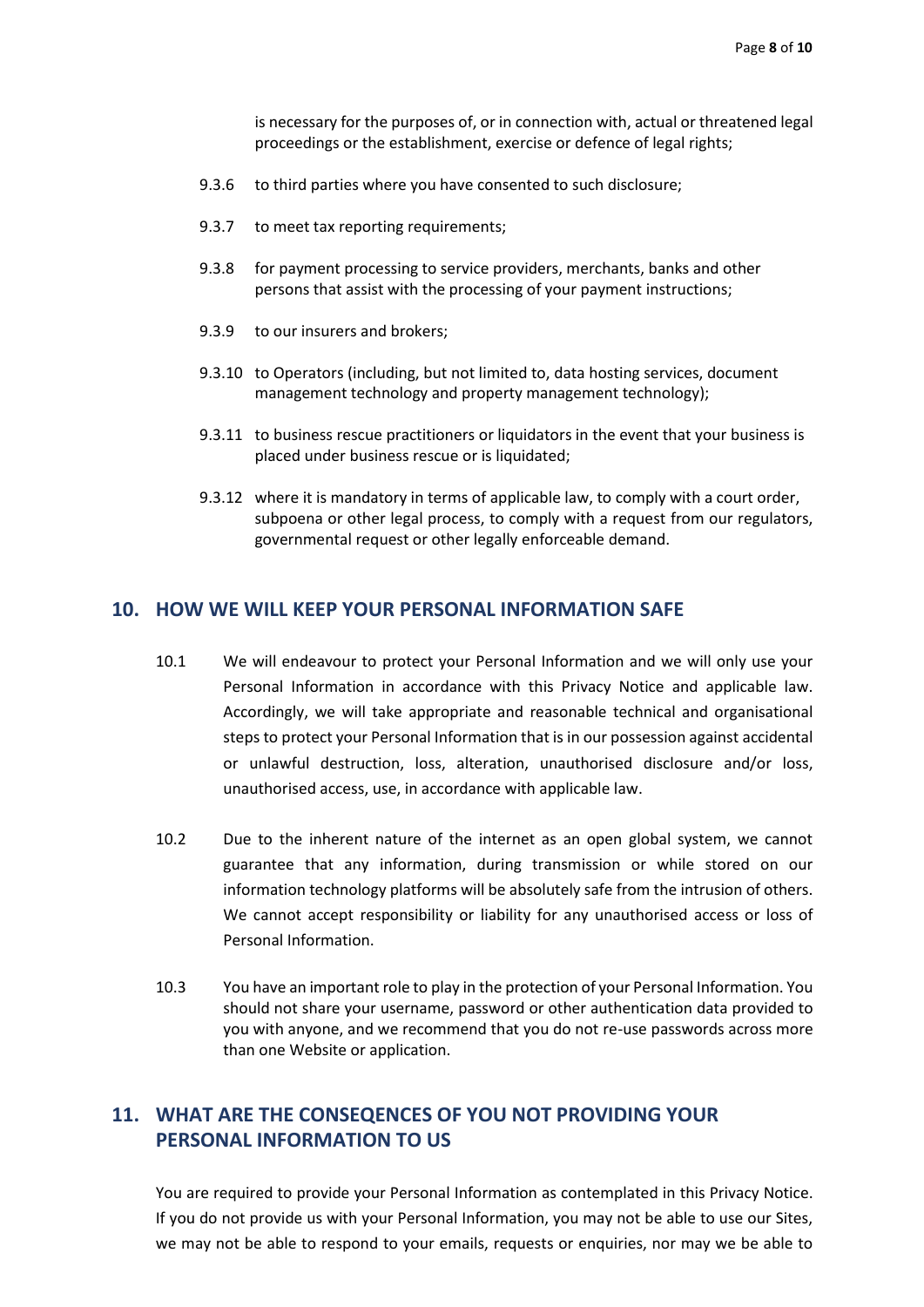enter into a business relationship with you, nor may you be able to participate in any competition, nor may we provide you with marketing that we believe you would find valuable.

## **12. DATA ACCURANCY**

The Personal Information that you provide to us should be accurate, complete and up-to-date. Should your Personal Information change, the onus is on you to notify us of the change and to provide us with the accurate information.

## **13. DATA RETENTION**

- 13.1 NAD will always keep the Personal information of a Data Subject for the period required by law and where it needs to do so in connection with legal action or an investigation in which it is involved.
- 13.2 Otherwise, NAD will keep Personal information of a Data subject:
	- 13.2.1 for as long as needed to provide the Data subject with access to services he has requested;
	- 13.2.2 where the Data subject has contacted NAD with a question or request, for as long as necessary to allow NAD to respond to the question or request and as required by law.

## **14. MARKETING DATA**

You have control regarding our use of your Personal Information for marketing purposes. For all direct marketing, you will need to give your express consent to us before you will receive marketing from us. If you give your consent to receive such marketing, you may unsubscribe or opt-out from such marketing at any time by following the opt-out process set out in any marketing communication received from us.

#### **15. COOKIES**

- 15.1 The NAD website uses various technologies, such as cookies, web beacons and other tracking devices (collectively referred to as "cookies") which allow the website to recognise and respond to the Data subject as an individual. The Data subject can elect to accept or decline cookies.
- 15.2 If a Data subject elects to decline cookies, not all elements of the website may function as intended, so his website experience may be affected.